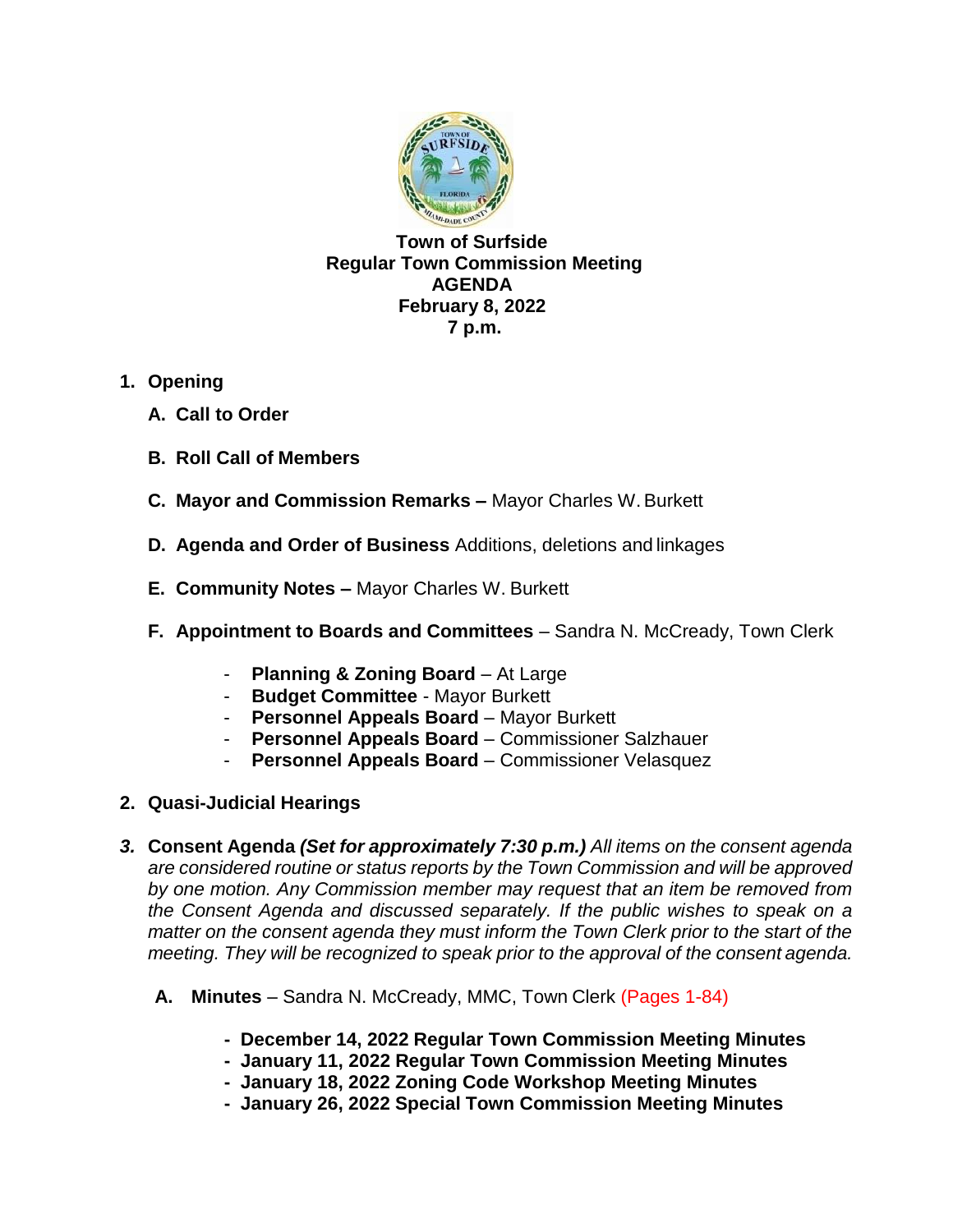- **\*B. Town Manager's Report –** Andrew Hyatt, Town Manager (Pages 85-98)
- **\*C. Town Attorney's Report**  Weiss Serota, Town Attorney (Pages 99-115)
- **D. Committee Reports -** Andrew Hyatt, Town Manager (Pages 116-160)
	- **November 15, 2021 Parks and Recreation Committee Meeting Minutes**
	- **November 16, 2021 Planning and Zoning Board Zoning Code Workshop Meeting Minutes**
	- **December 16, 2021 Planning and Zoning Board Meeting Minutes**
- **E. FY 2022 Budget Amendment Resolution No. 3 -** Andrew Hyatt, Town Manager (Pages 161-166)

**A RESOLUTION OF THE TOWN COMMISSION OF THE TOWN OF SURFSIDE, FLORIDA, APPROVING BUDGET AMENDMENT NO. 3 FOR THE FISCAL YEAR 2022 BUDGET; PROVIDING FOR IMPLEMENTATION; AND PROVIDING FOR AN EFFECTIVE DATE.**

**4. Ordinances**

*(Set for approximately \_9:00\_ p.m.) (Note: Good and Welfare must begin at 8:15)*

- **A. Second Reading Ordinances**
	- **1. Ordinance Amending Section 90-57 "Marine Structures" -** Andrew Hyatt, Town Manager (Pages 167-173)

**AN ORDINANCE OF THE TOWN COMMISSION OF THE TOWN OF SURFSIDE, FLORIDA AMENDING THE TOWN OF SURFSIDE CODE OF ORDINANCES BY AMENDING SECTION 90-57. - "MARINE STRUCTURES", TO PROVIDE FOR REGULATIONS FOR CONSTRUCTION OF DOCKS, PIERS AND MOORINGS ON WATERFRONT LOTS; PROVIDING FOR SEVERABILITY; PROVIDING FOR INCLUSION IN THE CODE; PROVIDING FOR CONFLICTS; AND PROVIDING FOR AN EFFECTIVE DATE.**

**2. Ordinance Securing Construction Sites, Safety and Other Requirements –** Vice Mayor Tina Paul (Pages 174-185)

**AN ORDINANCE OF THE TOWN COMMISSION OF THE TOWN OF SURFSIDE, FLORIDA AMENDING THE TOWN OF SURFSIDE CODE OF ORDINANCES BY CREATING ARTICLE V – "CONSTRUCTION**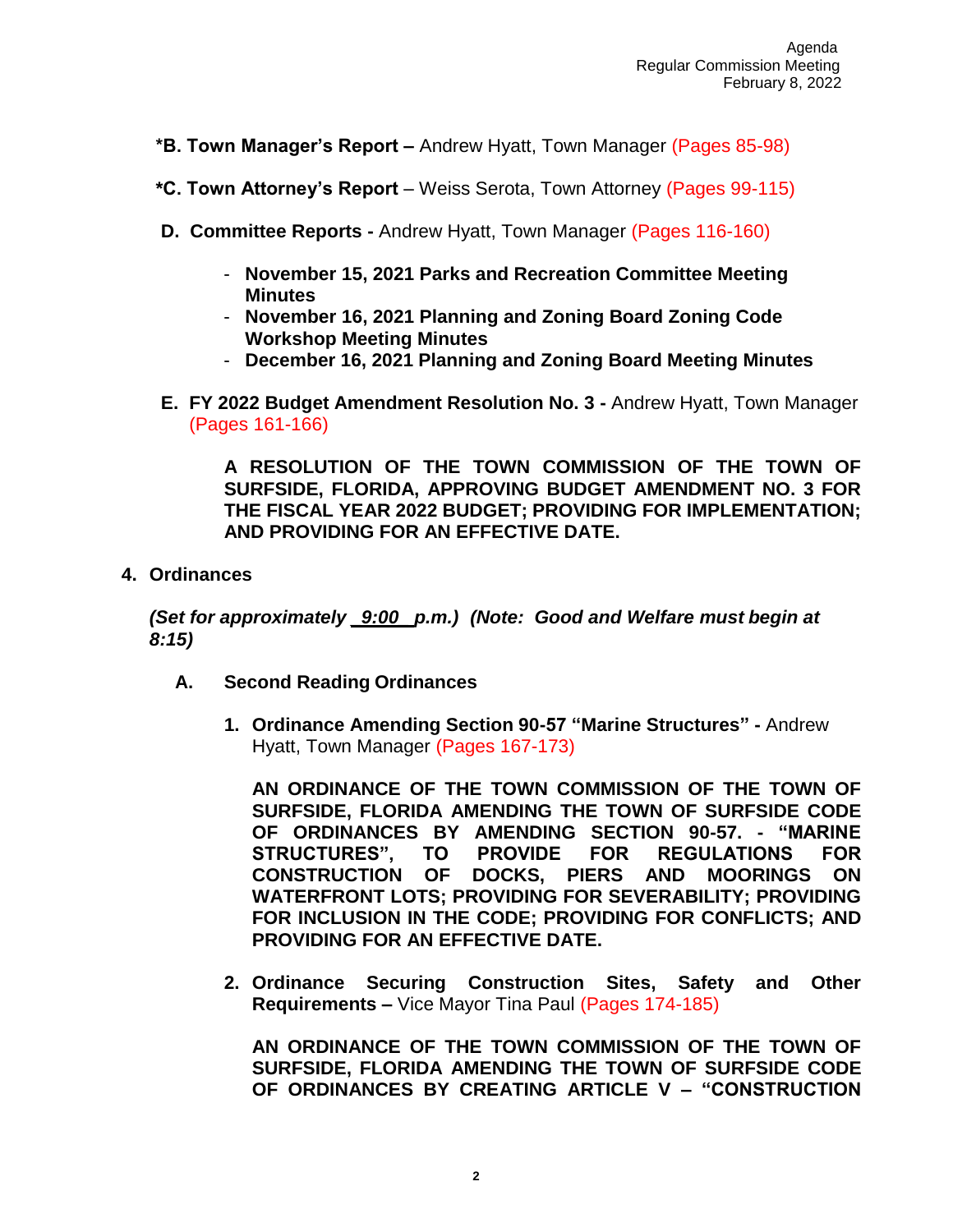**SITES", CONSISTING OF SECTION 14-104 "SECURING OF CONSTRUCTION SITES, SAFETY, AND OTHER REQUIREMENTS", OF CHAPTER 14 - "BUILDINGS AND BUILDING REGULATIONS", TO PROVIDE FOR SECURING OF CONSTRUCTION SITES AND PROTECTIONS TO ADJACENT AND NEIGHBORING PROPERTIES; PROVIDING FOR SEVERABILITY; PROVIDING FOR INCLUSION IN THE CODE; PROVIDING FOR CONFLICTS; AND PROVIDING FOR AN EFFECTIVE DATE.**

**3. Building Recertification "Don't Wait…Accelerate!"-Changes Necessary to Prevent Another Building Collapse Catastrophe (In Honor of Champlain Towers South Victims) -** Commissioner Eliana Salzhauer (Pages 186-247)

**AN ORDINANCE OF THE TOWN COMMISSION OF THE TOWN OF SURFSIDE, FLORIDA AMENDING THE TOWN OF SURFSIDE CODE OF ORDINANCES BY CREATING A NEW SECTION 14-3, "RECERTIFICATION OF EXISTING BUILDINGS", IN ARTICLE I. – "IN GENERAL", OF CHAPTER 14 - BUILDINGS AND BUILDING REGULATIONS", TO ADOPT AND INCORPORATE SECTION 8-11. – "EXISTING BUILDINGS" OF THE MIAMI-DADE COUNTY CODE OF ORDINANCES WITH MODIFICATIONS IN FURTHERANCE OF THE "DON'T WAIT, ACCELERATE" PLAN TO IMPROVE BUILDING SAFETY; PROVIDING FOR SEVERABILITY; PROVIDING FOR INCLUSION IN THE CODE; PROVIDING FOR CONFLICTS; AND PROVIDING FOR AN EFFECTIVE DATE.**

*(Set for approximately N/A p.m.) (Note: Good and Welfare must begin at 8:15)*

- **B. First Reading Ordinances**
	- 1. **Amending Zoning Definitions to Remove Development Loopholes –** Commissioner Eliana Salzhauer (Pages 248-256)

**AN ORDINANCE OF THE TOWN COMMISSION OF THE TOWN OF SURFSIDE, FLORIDA AMENDING THE TOWN OF SURFSIDE CODE OF ORDINANCES BY AMENDING SECTION 90-2. - "DEFINITIONS", TO DELETE THE DEFINITION FOR "GROSS ACRE" AND TO REVISE THE DEFINITIONS FOR "HEIGHT," "LOT AREA," AND "LOT COVERAGE"; PROVIDING FOR SEVERABILITY; PROVIDING FOR INCLUSION IN THE CODE; PROVIDING FOR CONFLICTS; AND PROVIDING FOR AN EFFECTIVE DATE.**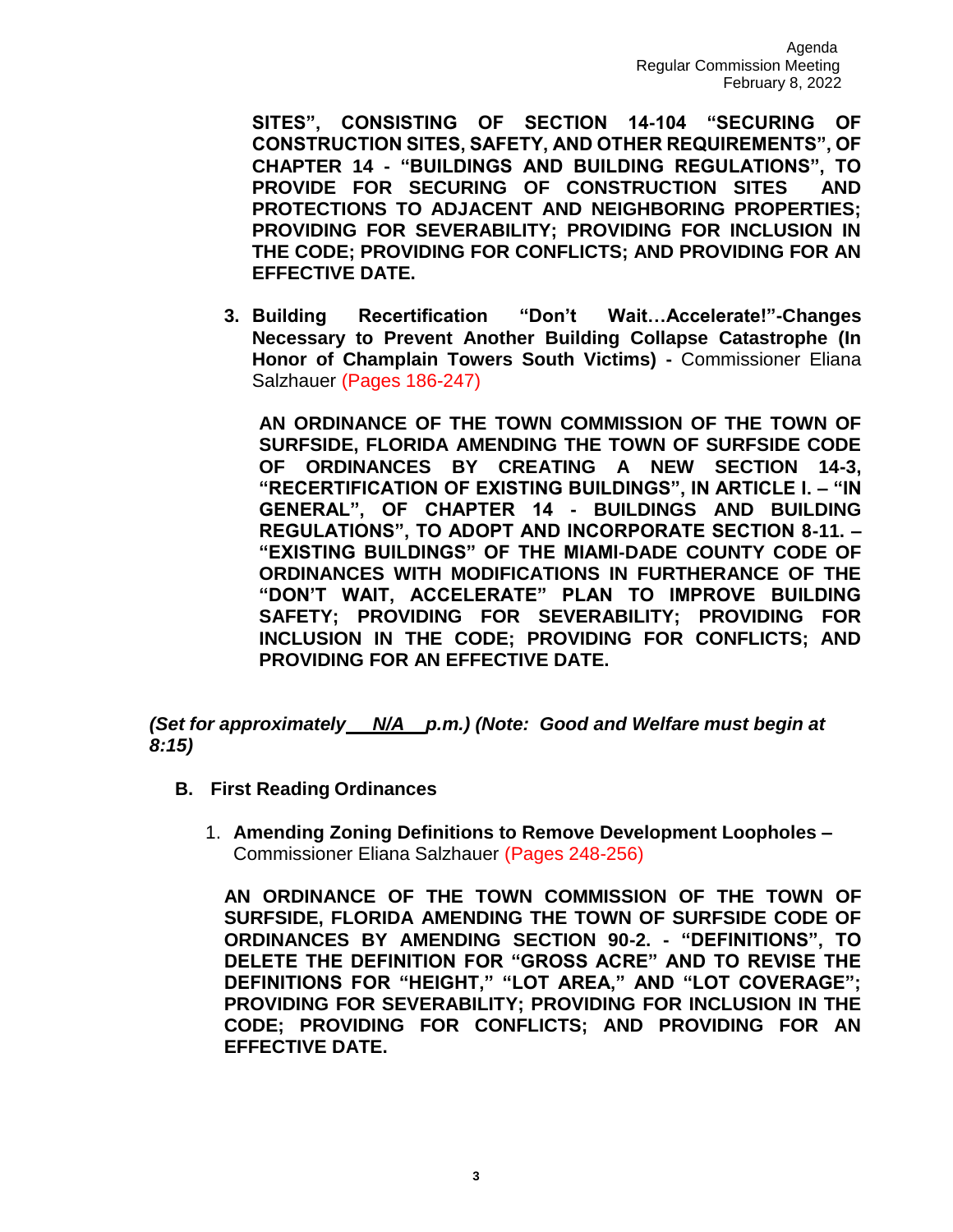**5. Resolutions and Proclamations**

*(Set for approximately 9:45 p.m.) (Note: Depends upon length of Good and Welfare)*

A. **Resolution Reaffirming the Town's Commitment to Condemn Anti-Semitic, Hateful and Hurtful Messages and Behavior –** Mayor Charles W. Burkett (Pages 257-262)

**A RESOLUTION OF THE TOWN COMMISSION OF THE TOWN OF SURFSIDE, FLORIDA, REAFFIRMING THE TOWN'S COMMITMENT TO CONDEMN ANTI-SEMITIC, HATEFUL AND HURTFUL MESSAGES AND BEHAVIOR, INCLUDING THE REAFFIRMATION OF THE PROVISIONS OF SECTION 54-2 OF THE TOWN'S CODE, "CONSIDERATION OF ANTI-SEMITISM AND HATE CRIMES IN ENFORCING LAWS" AND SUPPORTING AN AMENDMENT TO SECTION 54-2 TO BROADEN THE DEFINITION OF ANTI-SEMITISM AS OUTLINED HEREIN; PROVIDING FOR SEVERABILITY AND CONFLICTS; PROVIDING FOR IMPLEMENTATION AND AUTHORIZATION; AND PROVIDING FOR AN EFFECTIVE DATE.**

B. **Resolution Urging the Florida Legislature to Oppose Senate Bill 280 –** Commissioner Eliana Salzhauer (Pages 263-285)

**A RESOLUTION OF THE TOWN COMMISSION OF THE TOWN OF SURFSIDE, FLORIDA, URGING THE FLORIDA LEGISLATURE TO OPPOSE SENATE BILL 280, WHICH UNDERMINES LOCAL AUTHORITY'S ABILITY AND ELECTED DUTY TO PROTECT THE HEALTH, SAFETY AND WELFARE OF SURFSIDE RESIDENTS, AND WOULD ALLOW INDIVIDUALS AND ENTITIES TO DELAY ENACTMENT OF LOCAL ORDINANCES BY FILING LAWSUITS THAT ALLEGE AN ORDINANCE IS ARBITRARY OR UNREASONABLE; AUTHORIZING THE TOWN CLERK TO TRANSMIT THIS RESOLUTION TO THE OFFICIALS NAMED HEREIN; AND PROVIDING FOR AN EFFECTIVE DATE.**

## **6. Good and Welfare/ Public Comments from Residents (***Set for approximately 8:15 p.m.)*

*Public comments for subjects or items not on the agenda. Public comment on agenda items will be allowed when agenda item is discussed by the Commission.*

## **7. Town Manager and Town Attorney Reports**

Town Manager and Town Attorney Reports have been moved to the Consent Agenda – Item 3.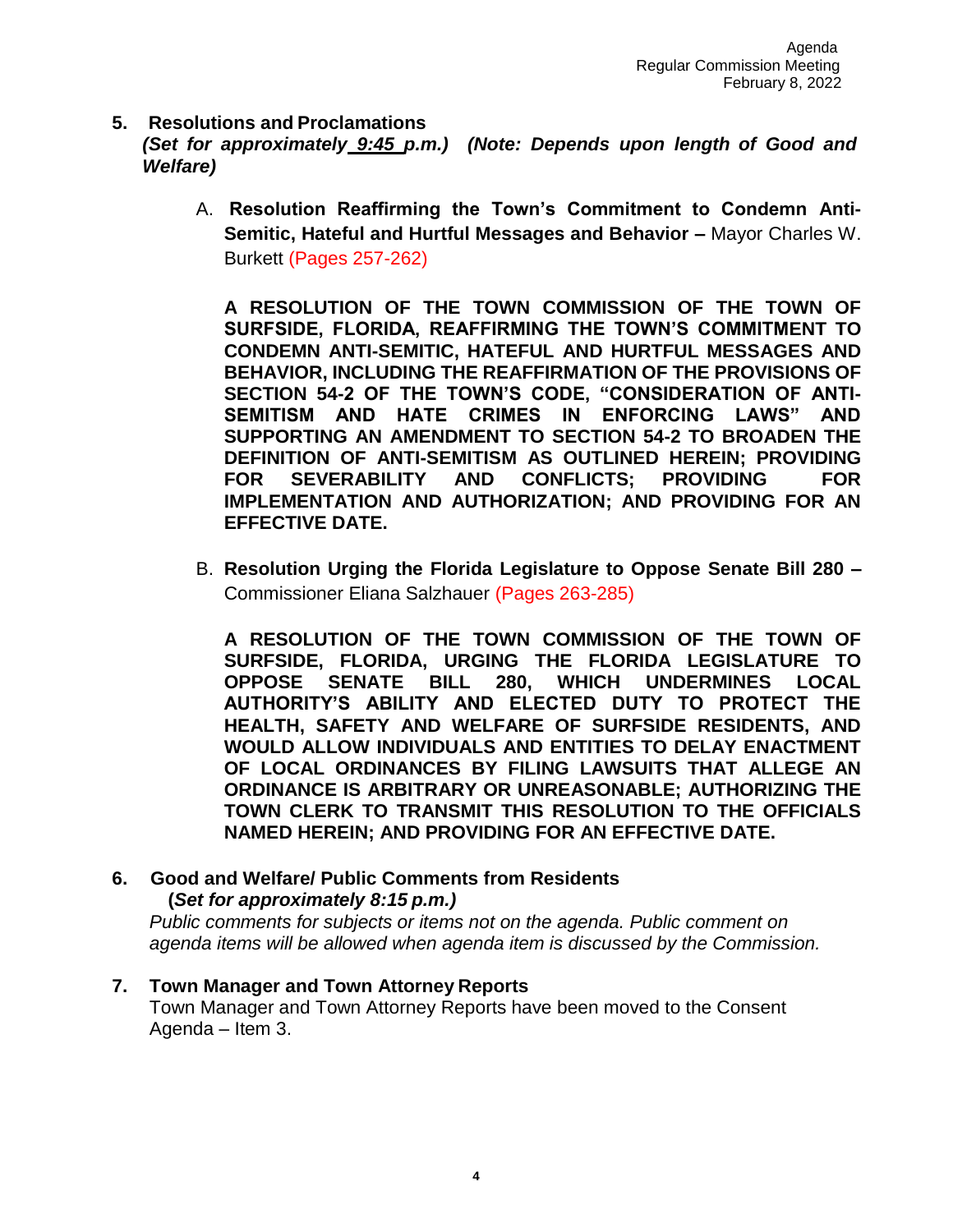- **8. Unfinished Business and New Business**
- **9. Mayor, Commission and Staff Communications**
	- **A. Town Manager Performance Review** Mayor Charles W. Burkett
	- **B. Raising Houses in Surfside to Make our Town More Resilient and Sustainable –** Mayor Charles W. Burkett (Pages 286-329)
	- **C.** Amending the Town's Purchasing Code (Chapter 3) Commissioner Nelly Velasquez (Pages 330-342)
	- **D. Community Center Pool Deck Lighting - Staff Report**  Andrew Hyatt, Town Manager (Pages 343-344)
	- **E. Art in Public Spaces Committee**  Commissioner Charles Kesl (Pages 345- 346)
	- **F. Demolition by Neglect**  Mayor Charles W. Burkett (Pages 347-349)
	- **G. Excessive Homeless Contribution Made by the Former Commission**  Mayor Charles W. Burkett (Pages 350-357)
	- **H. Lowering of Property Taxes and Water Bills Staff Report Andrew Hyatt,** Town Manager (Page 358)
	- **I. Amending Town Code Section 2-237 Business Relationships**  Commissioner Eliana Salzhauer (Pages 359-364)
	- **J. Community Center Second Floor Possibility** Andrew Hyatt, Town Manager (Pages 365-366)
	- **K. Amend Tourist Board Ordinance –** Commissioner Nelly Velasquez (Page 367)
	- **L. Legally Defective Charter Amendment Vote in 2012 –** Mayor Charles W. Burkett (Pages 368-395)
	- **M. Cone of Silence/Secrecy** Mayor Charles W. Burkett (Page 396)
	- **N. License Plate Readers**  Mayor Charles W. Burkett (Page 397)
	- **O. Cancel Culture in Surfside**  Mayor Charles W. Burkett (Pages 398-404)
	- **P. Permit Process -** Mayor Charles W. Burkett (Pages 405-416)
	- **Q. High Water Bill –** Mayor Charles W. Burkett (Pages 417-418)
	- **R. Increased Commercial Airliner Flights over Surfside** Mayor Charles W. Burkett (Page 419)
	- **S. Purchase of Electric Vehicles** Mayor Charles W. Burkett (Page 420)
	- **T. One-way Automatic Gate at 96th Street and Bay Drive**  Mayor Charles W. Burkett (Page 421)
	- **U. Draconian Fines for Residents** Mayor Charles W. Burkett (Pages 422- 428)
	- **V. Surfside's Brand Name, Miami's Uptown Beach Town**  Mayor Charles W. Burkett (Page 429)
	- **W. Epinephrine Auto-Injectors (EpiPen) Policy Discussion** Commissioner Eliana Salzhauer (Pages 430-433)
	- **X. Private Security Service** Mayor Charles W. Burkett (Page 434)